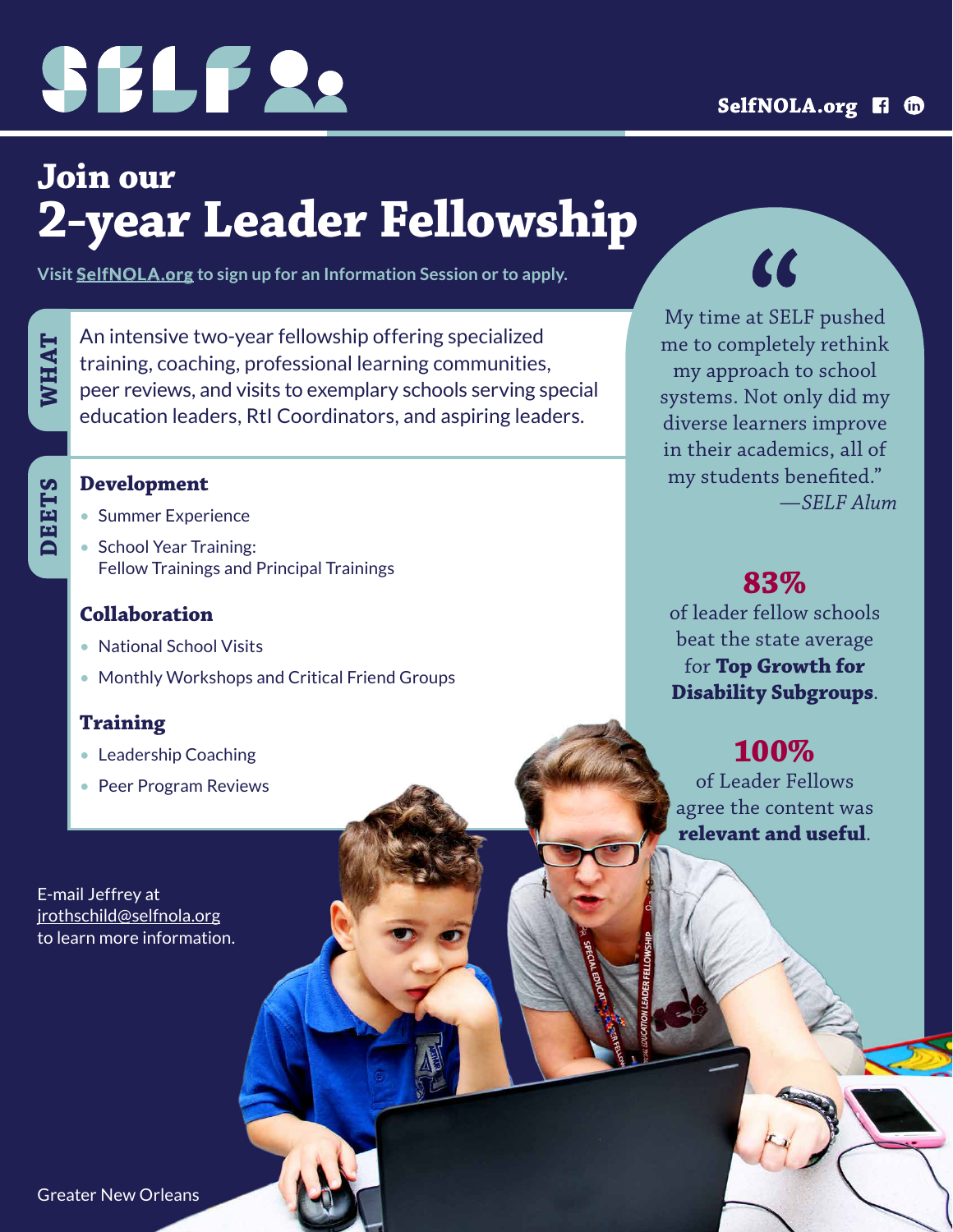# SELF 22

## **FAQ: 2-year Leader Fellowship**

**Visit [SelfNOLA.org](https://www.selfnola.org/programs/leadership-fellowship) to sign up for an Information Session or to apply.**

#### **Who is this for?**

Participants in the Leader Fellowship are special education coordinators, response to intervention coordinators (RTI), and aspiring leaders.

#### **Why should leaders apply?**

The Special Education Leader Fellowship is an intensive two-year program consisting of specialized training, coaching, professional learning communities, peer reviews and visits to exemplary special education programs. Our program is designed to improve the technical and leadership skills of leaders, addressing teacher attrition and increasing student achievement. 100% of our fellows agree the cohort trainings are relevant and useful for their roles.

#### **Who facilitates the trainings?**

Every training is facilitated by our experienced programming team. Each of the programmatic staff members were successful teachers, school administrators and/or district staff members.

#### **How many leaders are in each cohort? What's the facilitator to participant ratio?**

Cohorts of leaders are between 15-18 leaders. We limit the number of leaders who may participate to allow teachers to have a cohort experience.

#### **How are training sessions delivered?**

The Summer Experience and training sessions are delivered in person. Sessions may be moved to Zoom based on local Covid guidelines.

#### **Will participants receive access to the materials?**

Yes! Participants will receive relevant materials prior to each session. Leaders will also receive relevant and useful resources through our monthly newsletter.

#### **Are trainings applicable to work?**

SELF's training are designed for special education, response to intervention coordinators (RTI), and aspiring leaders. It is important to have leader responsibilities to fully benefit from the programming.

## Registering **Registering**

#### **Who can pay for a leader fellowship?**

Leader Fellowships are designed to be paid for by schools, districts, charter management organizations, or groups that support education.

#### **Can I register for a cohort on my own?**

You must have a principal endorsement in order to apply and be accepted. Principals are required to attend two training sessions with you.

#### **When do you offer workshops?**

Cohorts are 2 year experiences beginning in June.

#### **How much do cohorts cost?**

The cohort experience costs \$4,000 per year. This includes travel, hotel accommodations, and food for National School Visits.

*Continued on next page.*